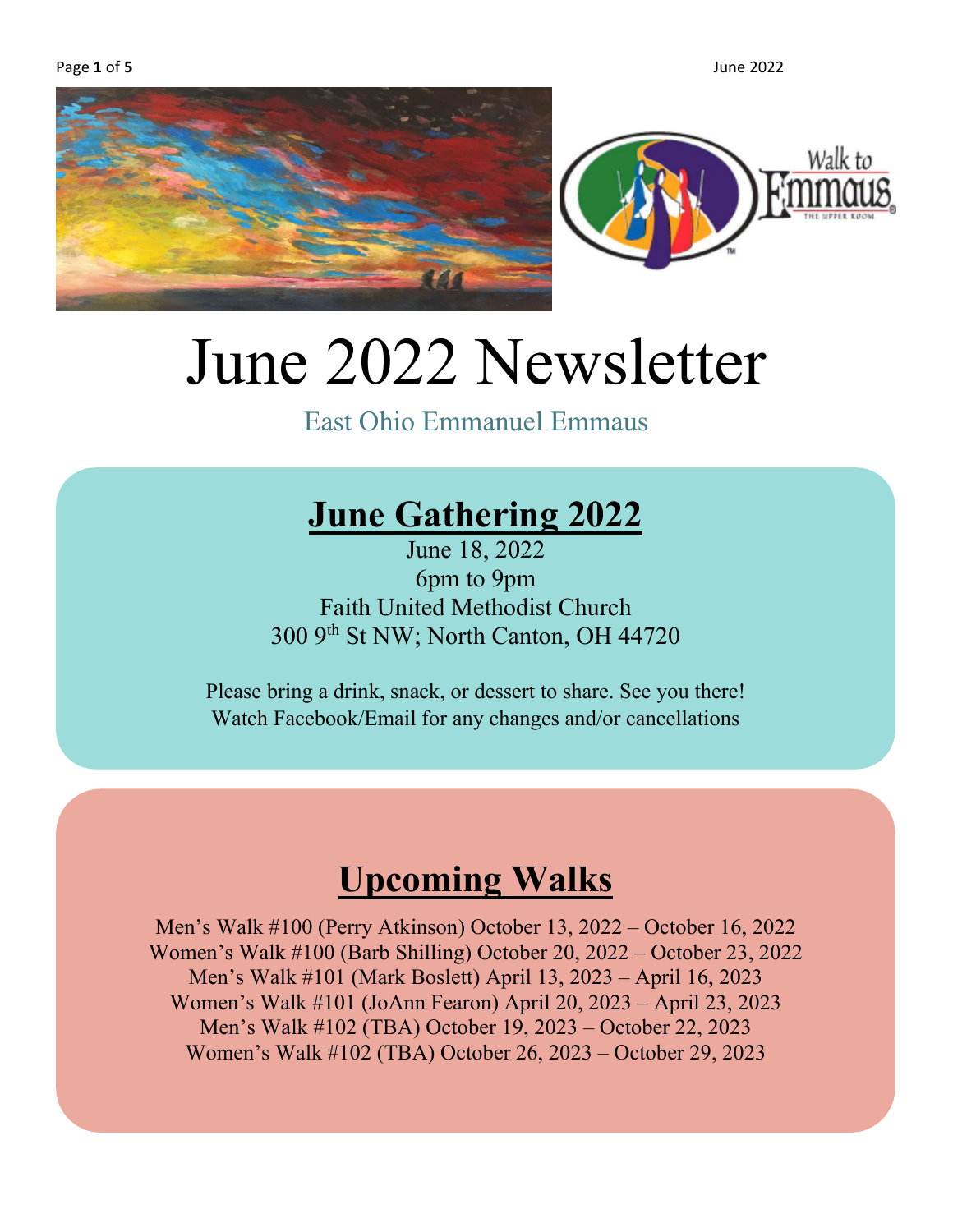#### **GREETINGS FROM THE COMMUNITY LAY DIRECTOR**



Lazarus from the dead was a game changer!

#### Hello Dear Sisters and Brothers in Christ**,**

#### "*Did I not tell you that if you believed you would see the glory of God?*" John 11:40

In Bethany, Jesus' dear friend had been dead and anointed and wrapped in burial clothes for four days when He arrived to comfort Lazarus' sisters – and to perform a miracle that would seal his fate on this earth. Mary and Martha were devastated and distraught! "If only" He had been there! "If only" He had come when they called! Their brother would still be alive. But Lazarus' and his family's story of suffering had a purpose far greater than anyone could see at that moment. Jesus' raising

When our son died, a gentleman said to us, "You know God wouldn't have called Kevin home if his purpose here on earth wasn't fulfilled." Though his words were hard to hear, they were a source of great comfort. Kevin had a purpose that was fulfilled – not just finished, not just done – God's purpose for his life was fulfilled. God has a masterful design and purpose for our lives, too, a purpose that will be fulfilled, even when it is difficult for us to comprehend! How many times do *we* want to write God's story of our lives – after all, it is *our* story, right?! We don't like suffering. We don't deal well with pain. And, yet when pain and suffering come, in the very midst of it, God works it all for our good. God's plan for each one of us has a greater, deliberate purpose. When we call Him Lord, we surrender our life to His will and His purpose.

The purpose of the East Ohio Emmanuel Emmaus Board continues to manifest, too. Here's what's happening: Movement for organizing the Day Four Restore retreat is slow. I am still looking for volunteers to join a Task Force in developing this one-day retreat for members of the Fourth Day Community. We are still maneuvering through the new process of signing the annual Covenant with the Upper Room. Dates are now set for Walk #102. Men's Walk #102 will be October 19-22, 2023, and Women's Walk #102 will be October 26-29, 2023. We voted for Lay Leaders for Walks #102 and are waiting for their responses to God's calling. Please pray with us for God's hand to be on them as they discern His will and purpose in their lives. We discussed having a summer picnic. See further details in this month's newsletter! And last, this year  $-2022 -$  is the  $40<sup>th</sup>$  Anniversary [of the East Ohio Emmanuel Emmaus Community.](#page-3-0) Please see a separate note in the Newsletter asking for help in organizing this event.

As I continue to pray for us all, I pray that God's purpose for our lives unfolds and is revealed to us in magnificent ways. I pray that we can see and feel His calling. I pray that His path is clear and straight. And I pray that if we have a mountain to climb or a rockslide to break through, we will find strength to persevere by the power of the Holy Spirit living in us. As we believe and as our faith increases, may we see the glory of God around us! And may others see the glory of God through you! Lord, hear our prayer!

Remember – I am counting on Christ! And Christ is counting on me!

DeColores!!!

~Wanda Dunn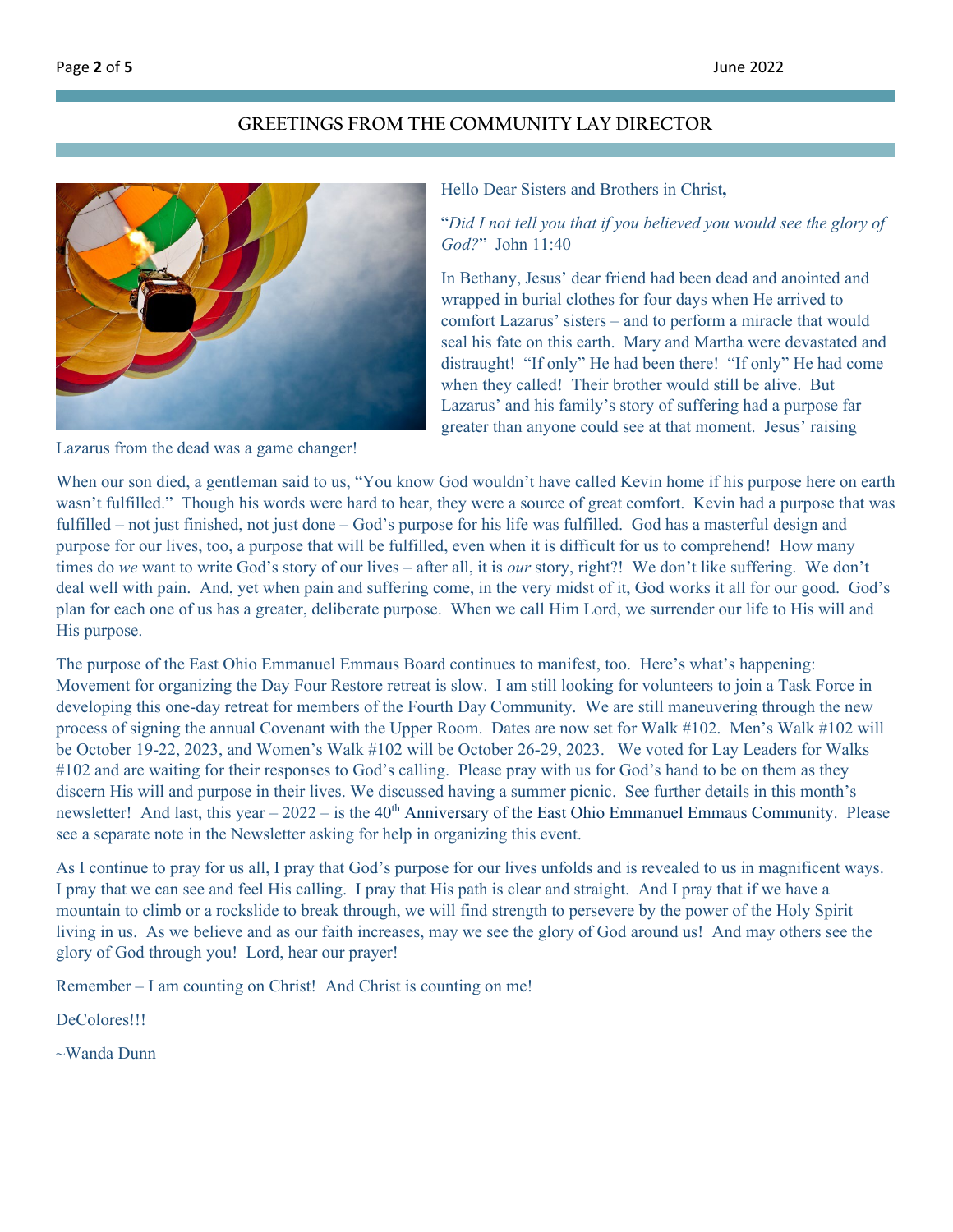#### **COMMUNITY NEWS**

### **Stay Connected**

- **Are you on Facebook?** We'd love for you to join our **[Facebook group](https://www.facebook.com/groups/156829334371915/)** (or search EOEE) and stay connected! Please make sure to answer the prompt questions when joining!
- **A vital part of all our Walks and Gatherings is music.** We need musicians to serve on Walks; to play and sing at Gatherings and to play and sing at Candlelight. However, if the community doesn't know you play and/or sing, you can't be asked to serve in that way! If you play guitar or keyboard or you can sing, or both, please let us know! Contact [eoeecontact@gmail.com](mailto:eoeecontact@gmail.com?subject=I)
- **Church leaders or administration.** Do you have 4<sup>th</sup> Day in your church that do not have email? That means they do not get the newsletter. Please consider printing a few copies of the newsletter for your  $4<sup>th</sup>$  Day church members so they can stay up to date on EOEE news.

# **Prayer Chain**

Do you have a prayer request? Please email any requests to [eoeecontact@gmail.com](mailto:eoeecontact@gmail.com?subject=Prayer%20Request)

# **Sponsoring a Pilgrim**

Please begin in earnest to pray for pilgrim sponsorship.

- Remember that 2 forms must be completed in their entirety, and that a Pastor's signature must be on the pilgrim form along with a deposit toward the **\$150** fee.
- These forms can be printed from our web site [eoee.org](http://www.eoee.org/)
	- o Candidate [Application](https://77cb134a-fdf5-4731-9af9-8fe751229ba9.filesusr.com/ugd/4803f5_97d564288304489cb8f17ce6f12b05df.docx?dn=EOEE%20Sponsor%20Form.docx)
	- o [Sponsor](https://77cb134a-fdf5-4731-9af9-8fe751229ba9.filesusr.com/ugd/4803f5_67cf23dd6e8849d08ba9a07ce2e0be83.pdf) Duties
- Applications/Sponsor Forms & Payment in Full, must be received **2 weeks prior** to the walk start date
- Pray for these pilgrims in their walk of faith realizing that the purpose of the Walk to Emmaus is to build leaders in their local church.
- Pray for sponsors as they are making a commitment to attend sponsor's hour, candlelight, closing and gather agape for their pilgrim.
- Please note that completed applications need to be submitted in a timely fashion to:

East Ohio Emmanuel Emmaus Beth Milliken [\(bnmilliken9@gmail.com\)](mailto:bnmilliken9@gmail.com?subject=Pilgrim%20Candidate) 4340 Deer Run Dr Medina, OH 44256

# **Sponsorship for a Chrysalis Flight**

- [Neochrysalis.com](http://www.neochrysalis.com/) for more details
- Applications/Sponsor Forms must be received 2 weeks prior to the walk start date
- Download the [application](http://nebula.wsimg.com/ccd2adb353a8bbfae3cb938edd22a5f3?AccessKeyId=B9035177263C5CE288B0&disposition=0&alloworigin=1)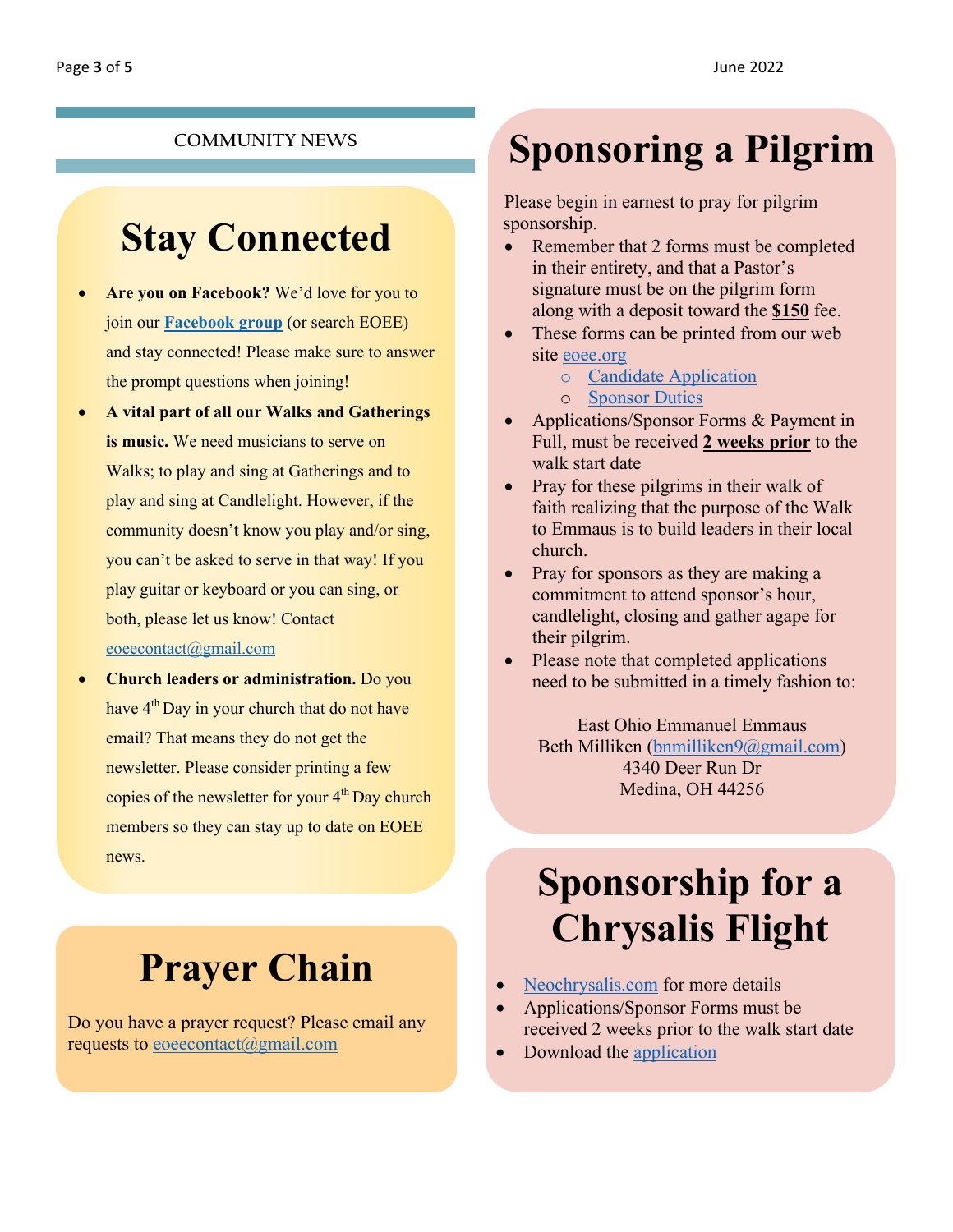#### **Update your Information**

My name is Charlie Brechmacher, and I made East Ohio Emmanuel Emmaus Walk #69. I have volunteered to assist in updating the East Ohio Emmanuel Emmaus Database. This task is somewhat daunting because our Community has grown so over the years, and it is difficult to keep up with changing addresses, phone numbers, and email accounts. We sadly have lost communication with many of our brothers and sisters, and we would like to reconnect!

If you want to help me in revising your information, please text me at **330-317-9479** so we can update our records. DeColores!

Charlie Brechmacher

#### **EOEE Summer PICNIC**

#### **August 20th from 3:00 pm to 9:00 pm**

It's hard to believe we're approaching Summer 2022, but the heat and pollen index alone is an indicator that Summer is near, and so is our 2022 Picnic. This year our picnic will be held at the Lawrence Ranch located at 8245 Bachelor Road NW in Magnolia, Ohio.

There will be hot dogs provided along with fishing, a paddle boat, corn hole, horse shoes, yard games and lots of animals to pet and love on!

Please plan to bring a covered dish and a dessert to share. Don't forget your own chairs. More details will come in our next newsletter.

If you have any questions, please reach out to [eoeecontact@gmail.com](mailto:eoeecontact@gmail.com?subject=Picnic%20Inquiry)

<span id="page-3-0"></span>The first East Ohio Emmanuel Emmaus weekend was held in 1982. That makes this year our

## **40th Anniversary**

We would like to have an Anniversary Celebration on our Gathering Saturday, September 17, 2022. But we need help from the Community!

We need someone(s) to spearhead an Anniversary Celebration Committee. There are files of information from the 30<sup>th</sup> and the 35th Anniversary Celebrations that can be shared to use as a pattern or you can feel free to begin new traditions. Other than a date, there is no additional criteria. Plans for the Celebration would have to be approved at the Board meeting on or before August, 20, 2022.

If God is calling you to plan this event – or if you have further questions about it – please contact Wanda Dunn at (330)635-8460 by text or phone. The entire Board appreciates all your gifts and talents, and *we appreciate your prayerful consideration to volunteer for this task*.

Blessings!!!

[~Wanda Dunn](mailto:wwsdunn@yahoo.com?subject=40th%20Anniversary%20Gathering)